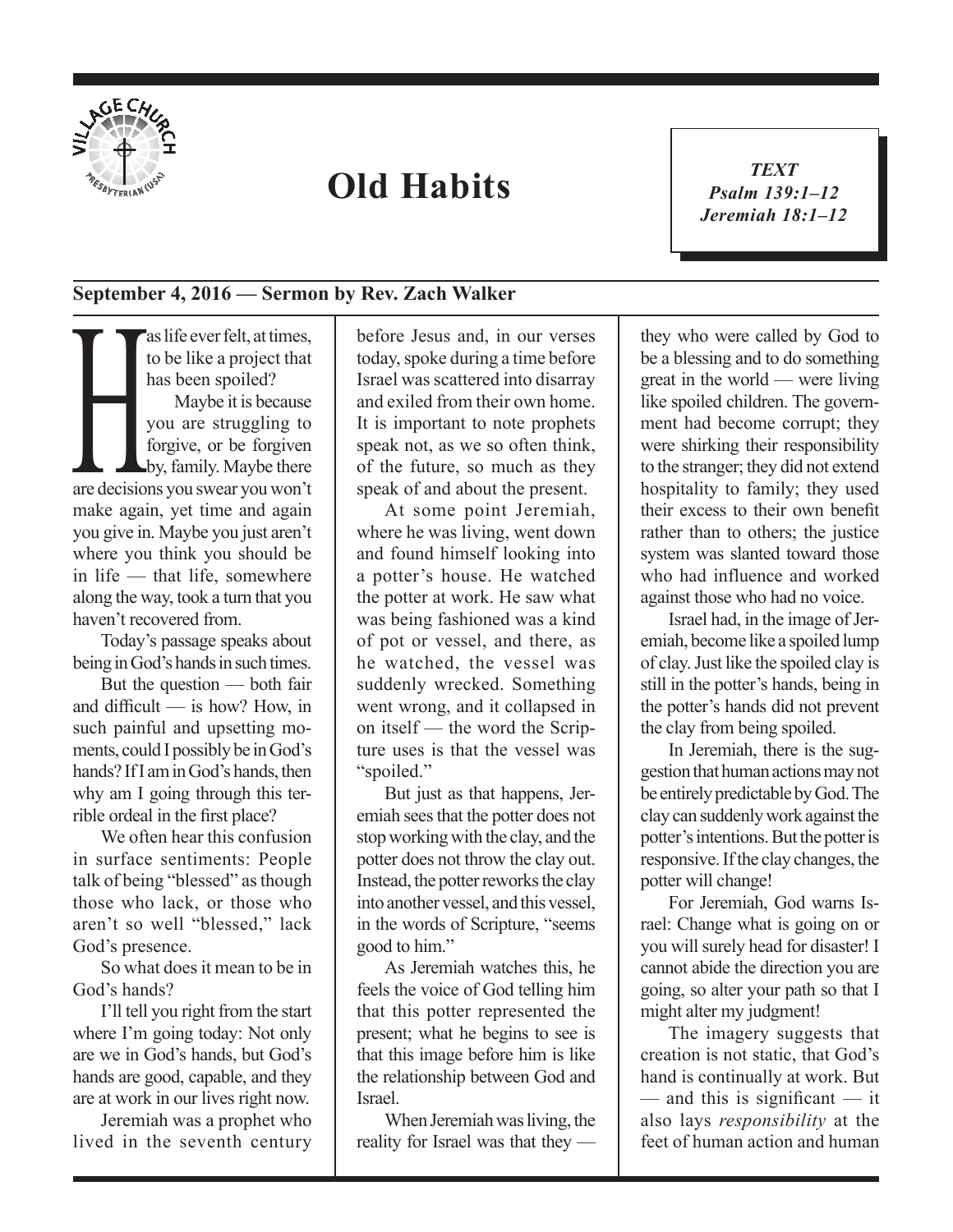2

decisions, *not* due to an inactive or indifferent God.

There is a sense in which God signals us to stop doing something, or to turn away from what we are doing — in the Bible the word used for that is to *repent* — and that *depending on what we do*, God responds.

In effect, our decisions matter; and as a result, we have to grapple with our potential, and in some ways our tendency to collapse in on ourselves. In short, we have habits that are not healthy for us.

Charles Duhigg, in his book *The Power of Habit*, writes about the way habits are both good and bad for us. Some habits allow us to think about other things while we perform complex tasks, like driving a car. Those are helpful.

But some habits are what cause us to snack when we are bored or lonely. Other habits are what trigger us to get angry whenever that one topic or memory comes up.

Meredith and I have been married now for one year, five months and 29 days. But that is long enough to be deep in the weeds of arguments that come up again and again — those words or phrases or issues that come up enough times for us to not actually have a new discussion so much as act out the habit, or the routine, of the discussion.

I'll give you an example: During an argument, Meredith will sometimes say, "Do you think I'm stupid?"

Just saying that phrase here with you increases my blood pressure. I'm not sure there's a good way to answer that question. I've tried "no." I've tried "nnnnnooooo!" I've tried, "Hey, what's that over there?" God help me, I've even tried "yes." No matter what the case, we've learned that the phrase itself is a cue for both of us that makes an unhealthy routine.

So the only way we know how to break that habit, to break that routine, is to outlaw the phrase in our arguments. Our best solution is to stop doing the thing that creates an unhealthy pattern.

What Jeremiah sees around him is God warning the people of Israel: "Stop doing these things that are unhealthy for you! Allow me to shape you before it is too late!"

But Israel's response seems to indicate a lack of trust or faith that God can truly reshape them; or maybe they feel they are unable or incapable of being changed. And so, rather than submit to the reshaping process, they stay set in their brokenness.

Israel's response to God's urging is basically saying, "We *want* to do that, but we *know* we won't. We have our schemes; we have our ways; we have our habits. How are we to do anything different in the face of such patterns?"

It's like they have resigned themselves to who they are, and they don't seem to believe that change is actually possible.

In his book on habits, Duhigg notes a peculiar factor that makes an enormous difference when trying to change an old habit and create a new one: You have to believe it will work; you have to believe it is possible.

Belief matters. The first step on the road to change is the belief that the road exists and that it *goes* somewhere.

So I don't mean to say, "Just don't worry, even if life feels like a mess; just trust in God more and believe more." Has someone ever told you that in light of something difficult, or when life feels like it is cracking? Not too helpful, is it?

It's a nice thought, but the image of the clay and the potter does not end with the clay collapsing, nor does it end with the clay believing more. It ends with more work. God is not finished with it, and God is not finished with us. It is God's intention to work each and every one of us into something new.

Something I learn over and over again about God is that God is never finished.

There are two things I want to take away from this image of God reworking the clay:

First, reworking the clay is a process that takes time. And second, it is not entirely pleasant for the clay.

If you have ever seen what a potter has to do to rework the clay after it collapses, it isn't fun. You have to pound it, get the air out, and the whole time, the wheel spins around and around, and I have to imagine the clay feels like it is going in circles and getting nowhere.

Being reworked or refashioned takes time. Old habits aren't undone easily. Research reveals that old habits don't die; they have to be replaced. In order to do and be something new, we have to layer it over what is old. Learning something new, developing a new habit to replace the old one, takes time and patience.

But if we trust in what is happening, the result is that we become what the potter wants us to be. The clay is shaped in a way that seems good to the potter. We become shaped, not necessarily